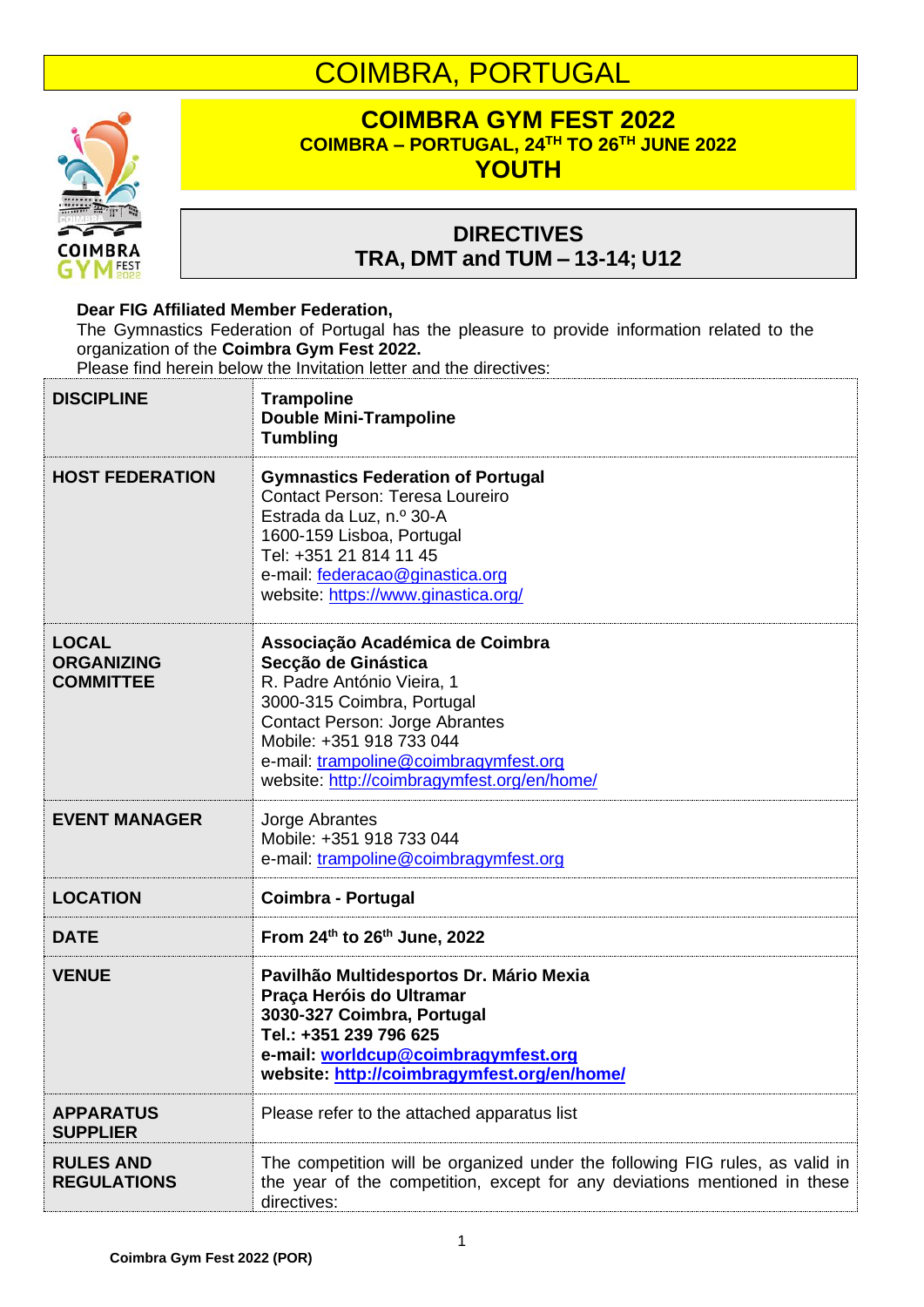|                                       | • Statutes<br>Code of Ethics<br>• Code of Conduct<br>• Technical Regulations<br>• Code of Discipline<br>• Code of Points and relevant Newsletters / Helpdesk<br>• General Judges' Rules<br>• Specific Judges' Rules<br>• Anti-Doping Rules<br>• Medical Organisation of FIG Competitions and Events<br>• Framework for safeguarding athletes and other participants from<br>harassment and abuse in sport during events<br>• Media Rules<br>• Apparatus Norms<br>• Rules for Sanctioning (approval) of International Events<br>• Advertising and Publicity Rules<br>• Regulations for Award Ceremonies<br>• Accreditation Rules<br><b>SPECIFIC RULES</b><br><b>Individual Trampoline</b><br>U12 - At least 5 (five) of the skills in the F1 routine must have at least 270° of<br>somersault;<br>13-14 - At least 7 (seven) of the skills in the F1 routine must have at least<br>270° of somersault.<br>Double mini-Trampoline<br>U12 - Following 11-12 WAGC rules;<br>13-14 - Following 13-14 WAGC rules.<br><b>Tumbling</b><br>U12 - Following 11-12 WAGC rules; |  |  |
|---------------------------------------|---------------------------------------------------------------------------------------------------------------------------------------------------------------------------------------------------------------------------------------------------------------------------------------------------------------------------------------------------------------------------------------------------------------------------------------------------------------------------------------------------------------------------------------------------------------------------------------------------------------------------------------------------------------------------------------------------------------------------------------------------------------------------------------------------------------------------------------------------------------------------------------------------------------------------------------------------------------------------------------------------------------------------------------------------------------------|--|--|
| <b>AGE LIMITS</b>                     | Age Group:<br>$\bullet$ U12 (born in 20010 or earlier);<br>13-14 (born in 2008 or 2009)                                                                                                                                                                                                                                                                                                                                                                                                                                                                                                                                                                                                                                                                                                                                                                                                                                                                                                                                                                             |  |  |
| <b>PROVISIONAL</b><br><b>SCHEDULE</b> | Day 1, $23^{\text{rd}}$ June:<br><b>Arrival of Delegations</b><br><b>Training and Podium Training</b><br>Qualifications: Trampoline, Double Mini-Trampoline and<br>Day 2, $24th$ June:<br>Tumbling<br>Day 3, $25th$ June:<br>Qualifications: Trampoline, Double Mini-Trampoline and<br>Tumbling<br>Day 4, $26th$ June:<br>Qualifications and Finals: Trampoline, Double Mini-<br><b>Trampoline and Tumbling</b><br><b>Banquet and Final party</b><br>Day 5, $27th$ June:<br>Departure of delegations                                                                                                                                                                                                                                                                                                                                                                                                                                                                                                                                                                |  |  |
| <b>EVENT FORMAT</b>                   | The Trampoline International Competition will consist of Individual<br>Trampoline, Double Mini-Trampoline and Tumbling with Qualifications and<br>Finals.<br><b>Participation in the Qualifications:</b><br>All competitors must take part in the qualifications.<br>In case of a tie at any place, the tie-breaking rules as set up for the World<br>Championships shall be applied.<br><b>Participation in the Finals:</b><br>The top 8 (eight) scores from the qualifications qualify for the finals.                                                                                                                                                                                                                                                                                                                                                                                                                                                                                                                                                            |  |  |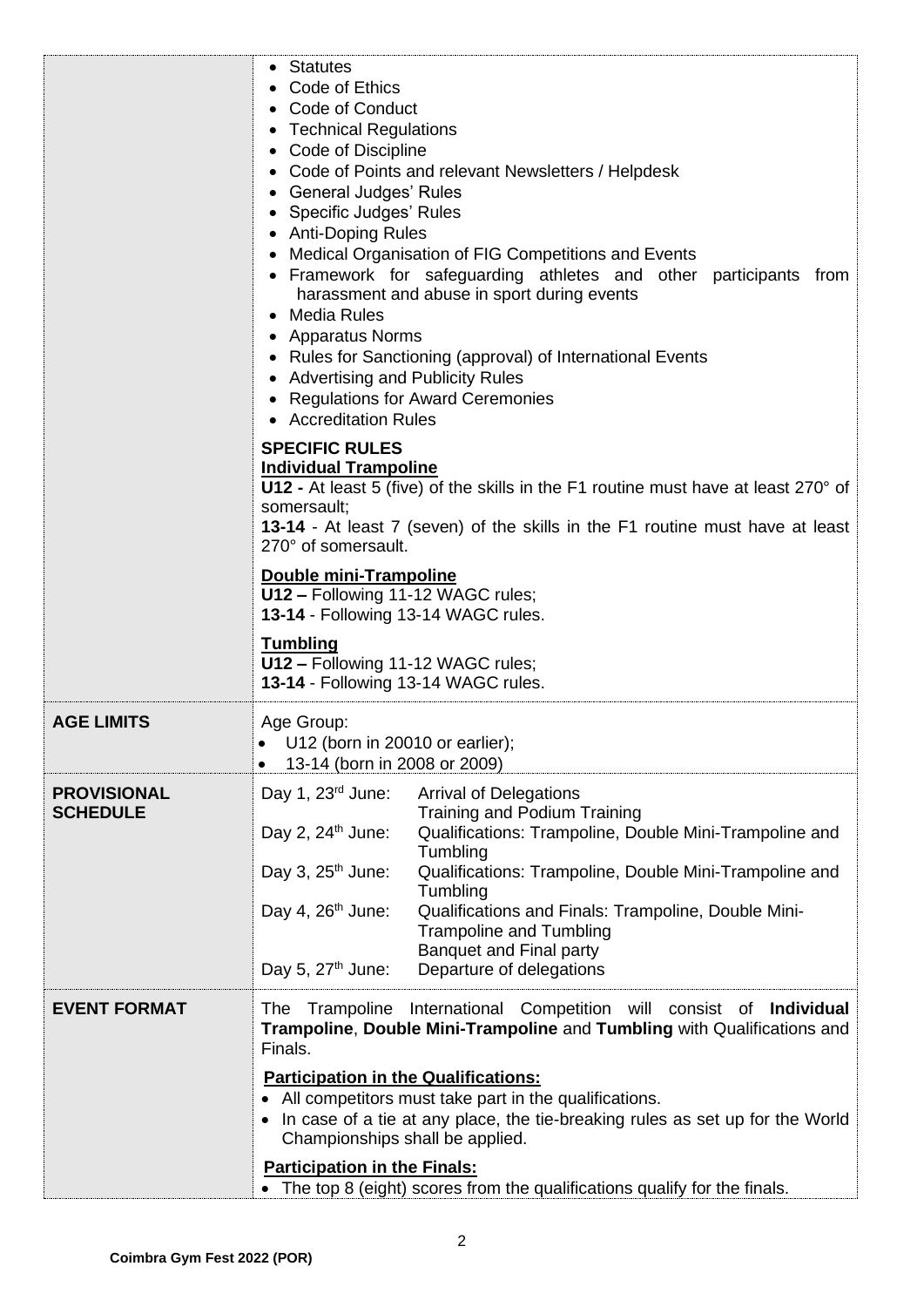|                                         | • In addition, the host club will be allowed 1 (one) gymnast in each<br>age/gender/discipline, in case that it is not represented (max. 1 (one) per<br>discipline).<br>• Such "Wild Card Gymnasts" must have participated in the qualification.<br>• "Wild Card Gymnasts" will be able to receive medals and prize money.<br>• In case of a tie at any place, the tie-breaking rules as set up for the World<br>Championships shall be applied.<br>• Finals will start from 0,00 points, except if there are less then 9 competitors<br>in the Qualifications.<br><b>Team Competition:</b><br>Top 3 results in qualifying round will be counted for the Team Competition. |  |  |  |
|-----------------------------------------|---------------------------------------------------------------------------------------------------------------------------------------------------------------------------------------------------------------------------------------------------------------------------------------------------------------------------------------------------------------------------------------------------------------------------------------------------------------------------------------------------------------------------------------------------------------------------------------------------------------------------------------------------------------------------|--|--|--|
| <b>FEDERATIONS</b><br><b>INVITED</b>    | All Member Federations according to the following principles:<br>All FIG members federations in good standings;<br>$\bullet$<br>All regional federations affiliated in their respective national federation;<br>$\bullet$<br>All clubs affiliated in their respective national federation.                                                                                                                                                                                                                                                                                                                                                                                |  |  |  |
| <b>SIZE OF DELEGATION</b>               | No limits.                                                                                                                                                                                                                                                                                                                                                                                                                                                                                                                                                                                                                                                                |  |  |  |
| <b>JUDGES AND JURIES</b>                | Each participating delegation (federation or club) is obliged to bring 1 (one)<br>judge with FIG judges brevet for every 8 competitors ( $2-8 = 1$ Judge, $9-16 = 2$<br>Judges, $17-24 = 3$ Judges, 25 or more = 4 Judges).                                                                                                                                                                                                                                                                                                                                                                                                                                               |  |  |  |
|                                         | The delegations that do not comply by the established rules relating to the<br>disposability of judges will be penalized with the payment of 300€ (three<br>hundred euros) for each missing judge.                                                                                                                                                                                                                                                                                                                                                                                                                                                                        |  |  |  |
|                                         | The non-payment of the penalization will implicate the non-participation in the<br>event of the respective competitors.                                                                                                                                                                                                                                                                                                                                                                                                                                                                                                                                                   |  |  |  |
|                                         | All the judges indicated by the respective delegations, will have to be present<br>at the respective judges' meetings.                                                                                                                                                                                                                                                                                                                                                                                                                                                                                                                                                    |  |  |  |
|                                         | Note: Transport, accommodation, and meals of the judges of each delegation<br>are of the respective delegation responsibility.                                                                                                                                                                                                                                                                                                                                                                                                                                                                                                                                            |  |  |  |
|                                         | All judges must have a current valid FIG brevet at the time of the event.                                                                                                                                                                                                                                                                                                                                                                                                                                                                                                                                                                                                 |  |  |  |
| <b>REGISTRATION</b><br><b>DEADLINES</b> | Provisional, Definitive and Nominative registrations must be send with the<br>correspondent forms to trampoline@coimbragymfest.org:                                                                                                                                                                                                                                                                                                                                                                                                                                                                                                                                       |  |  |  |
|                                         | Provisional<br>23rd February, 2022<br>Forms available in<br>registration                                                                                                                                                                                                                                                                                                                                                                                                                                                                                                                                                                                                  |  |  |  |
|                                         | http://coimbragymfest.org/en/home/<br><b>Definitive</b><br>20 <sup>th</sup> April, 2022<br>registration:                                                                                                                                                                                                                                                                                                                                                                                                                                                                                                                                                                  |  |  |  |
|                                         | Nominative<br>18 <sup>th</sup> May, 2022<br>registration                                                                                                                                                                                                                                                                                                                                                                                                                                                                                                                                                                                                                  |  |  |  |
|                                         | Registrations made later than 10 (ten) days after the deadline for the<br>Nominative Entry will not be accepted and the Delegations will not be<br>authorized to participate.                                                                                                                                                                                                                                                                                                                                                                                                                                                                                             |  |  |  |
| <b>DRAWING OF LOTS</b>                  | The drawing of lots will take place at the LOC office in Coimbra (POR) two<br>weeks after the closing date of the nominative registration.                                                                                                                                                                                                                                                                                                                                                                                                                                                                                                                                |  |  |  |
| <b>ENTRY FEES</b>                       | The cost for the entry fee is $20 \epsilon$ (twenty euros) per entry (gymnast/discipline)<br>OR $30\notin$ (thirty euros) per gymnast that apply for two or more disciplines.                                                                                                                                                                                                                                                                                                                                                                                                                                                                                             |  |  |  |
|                                         | The entry fee is not refundable.                                                                                                                                                                                                                                                                                                                                                                                                                                                                                                                                                                                                                                          |  |  |  |
|                                         | Entries without payment of the entry fees will be considered as invalid and will<br>be refused.                                                                                                                                                                                                                                                                                                                                                                                                                                                                                                                                                                           |  |  |  |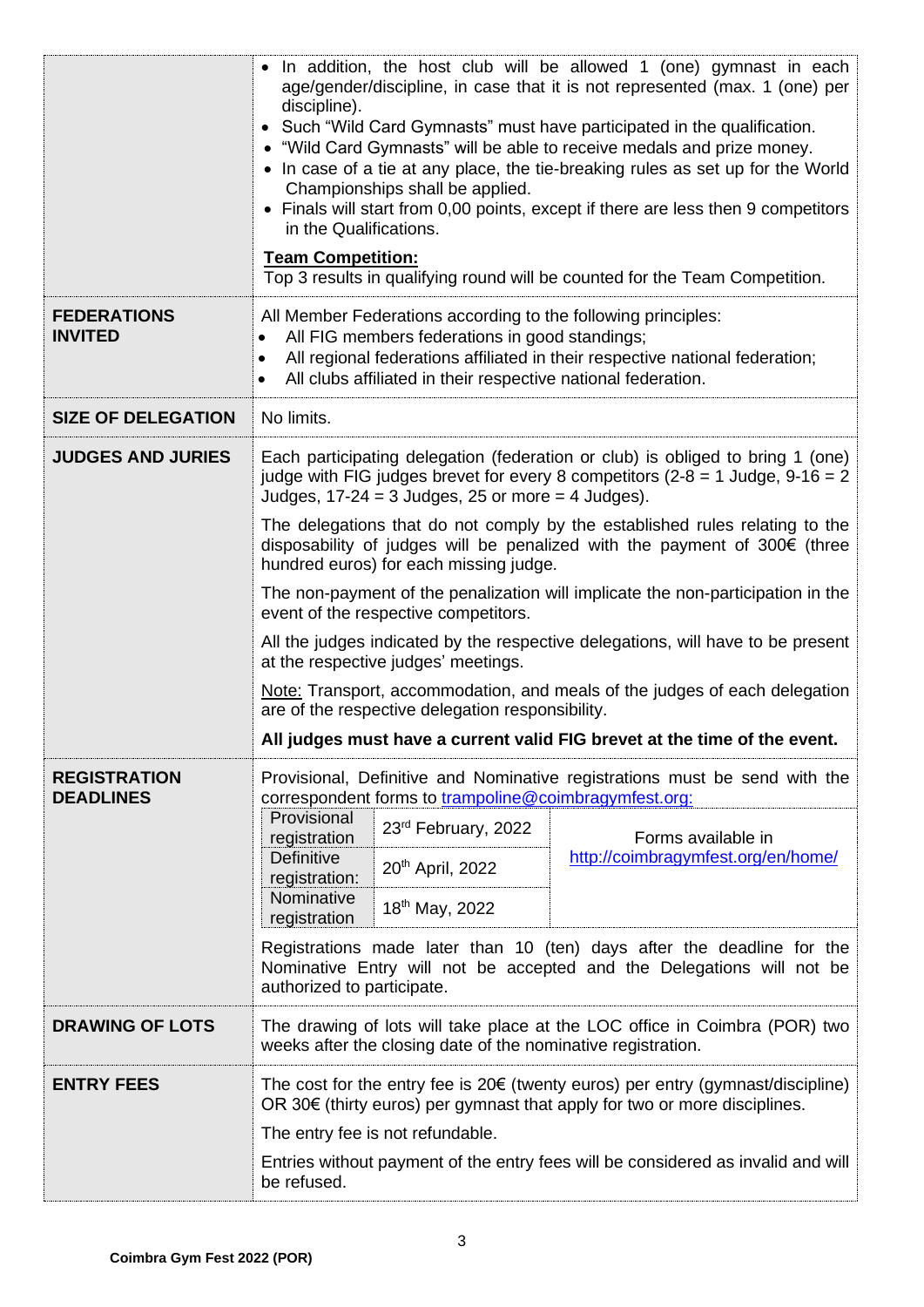| <b>ACCOMMODATION</b>       | The cost is person/nigh and includes:                                                                                                                                                                                                                                                                                                               |                                                                                                                                                                                                                                                                                                                                                               |                                                    |                        |                                                                                                                                                 |  |
|----------------------------|-----------------------------------------------------------------------------------------------------------------------------------------------------------------------------------------------------------------------------------------------------------------------------------------------------------------------------------------------------|---------------------------------------------------------------------------------------------------------------------------------------------------------------------------------------------------------------------------------------------------------------------------------------------------------------------------------------------------------------|----------------------------------------------------|------------------------|-------------------------------------------------------------------------------------------------------------------------------------------------|--|
|                            | <b>FULL PACK</b> (Accommodation, Breakfast, Lunch, Dinner, Banquet and Final                                                                                                                                                                                                                                                                        |                                                                                                                                                                                                                                                                                                                                                               |                                                    |                        |                                                                                                                                                 |  |
|                            | Party, Transfer from Porto International Airport (OPO) to Hotel/Sports Hall<br>and back.                                                                                                                                                                                                                                                            |                                                                                                                                                                                                                                                                                                                                                               |                                                    |                        |                                                                                                                                                 |  |
|                            |                                                                                                                                                                                                                                                                                                                                                     | 4* hotel                                                                                                                                                                                                                                                                                                                                                      | 3* hotel                                           | 2* hotel               | Low cost hotel                                                                                                                                  |  |
|                            | <b>Single</b>                                                                                                                                                                                                                                                                                                                                       | 160€                                                                                                                                                                                                                                                                                                                                                          | 140€                                               | 125€                   | 105€                                                                                                                                            |  |
|                            | <b>Double</b>                                                                                                                                                                                                                                                                                                                                       | 135€                                                                                                                                                                                                                                                                                                                                                          | 120€                                               | 115€                   | 95€                                                                                                                                             |  |
|                            | <b>Triple</b>                                                                                                                                                                                                                                                                                                                                       | 120€                                                                                                                                                                                                                                                                                                                                                          | 105€                                               | 95€                    | 85€                                                                                                                                             |  |
|                            | <b>SEPARATELY PURCHASE ITEMS</b>                                                                                                                                                                                                                                                                                                                    |                                                                                                                                                                                                                                                                                                                                                               |                                                    |                        |                                                                                                                                                 |  |
|                            | The cost is                                                                                                                                                                                                                                                                                                                                         |                                                                                                                                                                                                                                                                                                                                                               |                                                    |                        |                                                                                                                                                 |  |
|                            | person/nigh                                                                                                                                                                                                                                                                                                                                         | 4* hotel                                                                                                                                                                                                                                                                                                                                                      | 3* hotel                                           | 2* hotel               | Low cost hotel                                                                                                                                  |  |
|                            | <b>Single</b>                                                                                                                                                                                                                                                                                                                                       | 135€                                                                                                                                                                                                                                                                                                                                                          | 115€                                               | 100€                   | 80€                                                                                                                                             |  |
|                            | <b>Double</b>                                                                                                                                                                                                                                                                                                                                       | 110€                                                                                                                                                                                                                                                                                                                                                          | 95€                                                | 90€                    | 70€                                                                                                                                             |  |
|                            | <b>Triple</b>                                                                                                                                                                                                                                                                                                                                       | 95€                                                                                                                                                                                                                                                                                                                                                           | 80€                                                | 70€                    | 60€                                                                                                                                             |  |
|                            | <b>Meals</b>                                                                                                                                                                                                                                                                                                                                        |                                                                                                                                                                                                                                                                                                                                                               |                                                    | $10€$ / each           |                                                                                                                                                 |  |
|                            |                                                                                                                                                                                                                                                                                                                                                     |                                                                                                                                                                                                                                                                                                                                                               |                                                    |                        |                                                                                                                                                 |  |
|                            | <b>Banquet</b>                                                                                                                                                                                                                                                                                                                                      |                                                                                                                                                                                                                                                                                                                                                               |                                                    | 30€                    |                                                                                                                                                 |  |
|                            | and Party                                                                                                                                                                                                                                                                                                                                           |                                                                                                                                                                                                                                                                                                                                                               |                                                    |                        |                                                                                                                                                 |  |
|                            | <b>OPO</b>                                                                                                                                                                                                                                                                                                                                          |                                                                                                                                                                                                                                                                                                                                                               |                                                    |                        |                                                                                                                                                 |  |
|                            | <b>Transfer</b>                                                                                                                                                                                                                                                                                                                                     |                                                                                                                                                                                                                                                                                                                                                               |                                                    | 25€ / person / one way |                                                                                                                                                 |  |
|                            | Note: Accommodation includes Breakfast                                                                                                                                                                                                                                                                                                              |                                                                                                                                                                                                                                                                                                                                                               |                                                    |                        |                                                                                                                                                 |  |
|                            | The prices charged for the hotel rooms will not exceed the usual hotel rates.<br>While the Accommodation Form must be returned to the OC by 20 <sup>th</sup> April,<br>2022 at the very latest, the Hotel rooms will be allocated on a "first come, first<br>serve" basis.<br>The participating delegations must pay for their accommodation costs. |                                                                                                                                                                                                                                                                                                                                                               |                                                    |                        |                                                                                                                                                 |  |
|                            |                                                                                                                                                                                                                                                                                                                                                     |                                                                                                                                                                                                                                                                                                                                                               |                                                    |                        |                                                                                                                                                 |  |
|                            |                                                                                                                                                                                                                                                                                                                                                     |                                                                                                                                                                                                                                                                                                                                                               |                                                    |                        |                                                                                                                                                 |  |
|                            |                                                                                                                                                                                                                                                                                                                                                     | At the time of the Definitive registration (2 months prior to the event) 50% of<br>the accommodation costs must be paid to the LOC. Entries without the<br>payment of the 50% of the accommodation costs will be considered as invalid<br>and will be refused. The remaining 50% of the accommodation costs must be<br>paid by 18 <sup>th</sup> May, 2022.    |                                                    |                        |                                                                                                                                                 |  |
|                            | refunds will be accepted.                                                                                                                                                                                                                                                                                                                           | In case of room cancellations until 20 <sup>th</sup> April 2022. the OC will refund the<br>complete amount of annulled rooms. In case of room cancellations from 21 <sup>st</sup><br>April until 18 <sup>th</sup> May 2022 OC will refund 50 % of the amount of annulled<br>rooms. In case of room cancellations after 18 <sup>th</sup> May 2022 no claims of |                                                    |                        |                                                                                                                                                 |  |
| <b>MEALS</b>               |                                                                                                                                                                                                                                                                                                                                                     | <b>Lunch and Dinner will be served nearby Sports Hall.</b><br>All Meals are included in Full Pack;<br>Meals can be purchased separately in the inscription process to the                                                                                                                                                                                     |                                                    |                        |                                                                                                                                                 |  |
|                            | $\overline{\phantom{a}}$                                                                                                                                                                                                                                                                                                                            |                                                                                                                                                                                                                                                                                                                                                               |                                                    |                        |                                                                                                                                                 |  |
|                            | value of 10€/each;                                                                                                                                                                                                                                                                                                                                  |                                                                                                                                                                                                                                                                                                                                                               |                                                    |                        |                                                                                                                                                 |  |
|                            |                                                                                                                                                                                                                                                                                                                                                     | Cost of each meal per person acquired on accreditation (Lunch or                                                                                                                                                                                                                                                                                              |                                                    |                        |                                                                                                                                                 |  |
|                            |                                                                                                                                                                                                                                                                                                                                                     | Dinner) to the value of 15€/each.                                                                                                                                                                                                                                                                                                                             |                                                    |                        |                                                                                                                                                 |  |
| <b>BANQUET &amp; FINAL</b> |                                                                                                                                                                                                                                                                                                                                                     |                                                                                                                                                                                                                                                                                                                                                               | Banquet and Final Party are included in Full Pack; |                        |                                                                                                                                                 |  |
| <b>PARTY</b>               | $\overline{\phantom{a}}$                                                                                                                                                                                                                                                                                                                            | process to the value of 30€/each;                                                                                                                                                                                                                                                                                                                             |                                                    |                        | Banquet and Final Party can be purchased separately in the inscription<br>Cost of each banquet and Final Party on accreditation to the value of |  |
|                            | 45€/each.                                                                                                                                                                                                                                                                                                                                           |                                                                                                                                                                                                                                                                                                                                                               |                                                    |                        |                                                                                                                                                 |  |
| <b>INTERNATIONAL</b>       | $\overline{\phantom{a}}$<br>members.                                                                                                                                                                                                                                                                                                                |                                                                                                                                                                                                                                                                                                                                                               |                                                    |                        | The participating delegations must pay for the travel costs of their                                                                            |  |
| <b>TRANSPORTATION</b>      | $\overline{\phantom{a}}$<br>2022.                                                                                                                                                                                                                                                                                                                   |                                                                                                                                                                                                                                                                                                                                                               |                                                    |                        | The Travel Schedule Form must be returned to the OC by 18th May                                                                                 |  |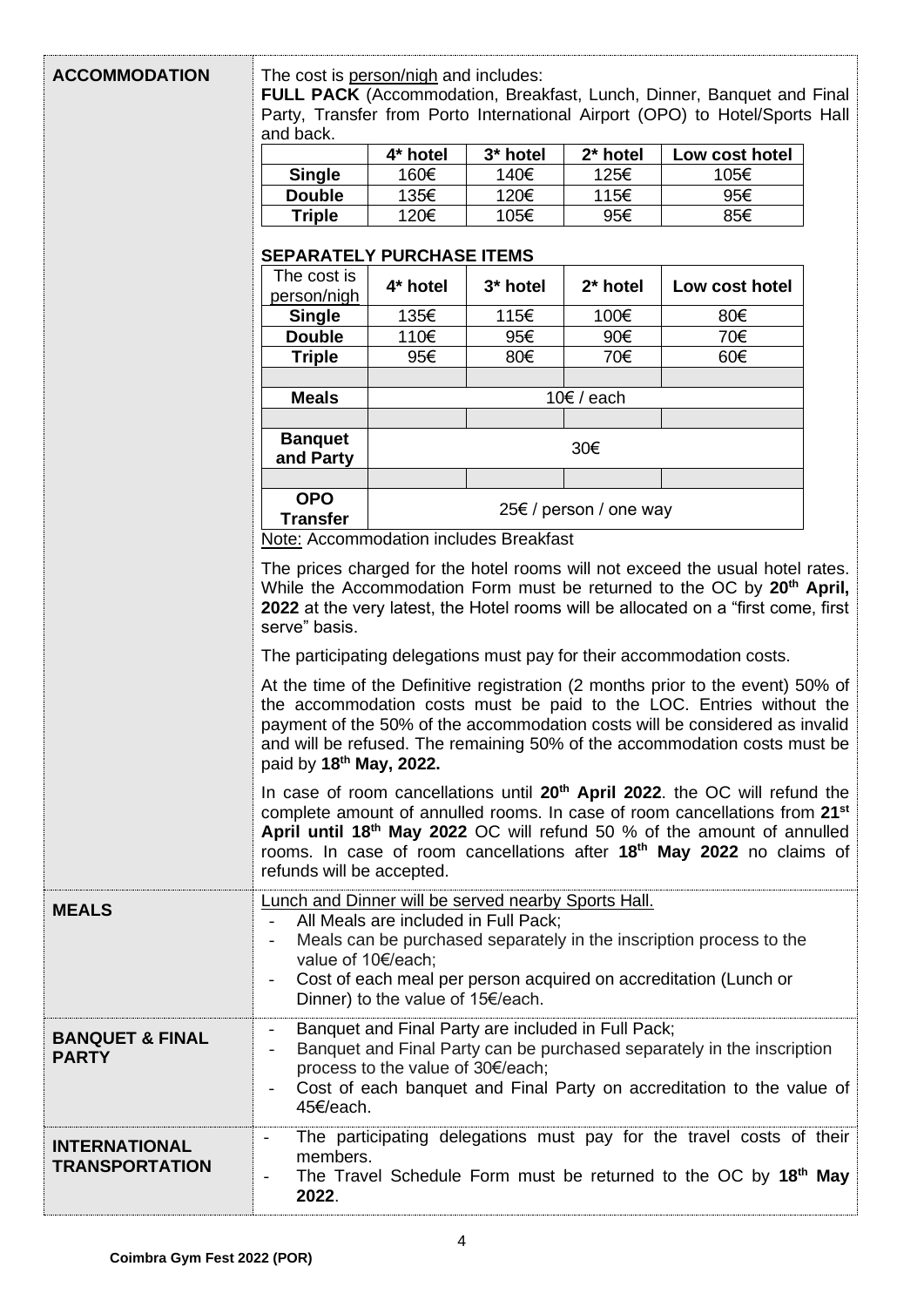| <b>LOCAL</b><br><b>TRANSPORTATION</b>     | Delegations that book Full Pack will be offered transport from:<br>Porto International Airport (OPO) to Hotel/Sports Hall and back<br>The Hotel to Sports Hall and back                                                                                                         |  |  |  |
|-------------------------------------------|---------------------------------------------------------------------------------------------------------------------------------------------------------------------------------------------------------------------------------------------------------------------------------|--|--|--|
|                                           | In case of need, is possible to arranged transfer from Lisbon International<br>Airport (LIS) at delegation expenses. Quotation on demand.                                                                                                                                       |  |  |  |
|                                           | Information about flight details should be sent to OC until 18th May 2022.                                                                                                                                                                                                      |  |  |  |
| <b>VISA</b>                               | Please verify immediately with your travel agent or the Portugal Embassy or<br>Consulate in your country if a visa is required for your travel to Portugal.                                                                                                                     |  |  |  |
|                                           | The Organizing Committee will be happy to assist each delegation member<br>with an official invitation letter, provided that the request is made before 20 <sup>th</sup><br><b>April 2022.</b>                                                                                  |  |  |  |
|                                           | The request must include the full name, date of birth, gender, function,<br>passport number, passport expiry date, and the arrival and departure dates of<br>the delegation member as well as the city the visa application letter must be<br>sent to.                          |  |  |  |
| <b>INSURANCE</b>                          | The Host Federation and the Organizing Committee will not be held<br>responsible for any liabilities in case of accidents, illness, repatriation and the<br>like.                                                                                                               |  |  |  |
|                                           | The FIG Technical Regulations foresee that all participating Federations are<br>responsible for making their own arrangements to have the necessary valid<br>insurance coverage against illness, accidents and for repatriation for all the<br>members of their Delegation.     |  |  |  |
|                                           | The LOC will verify the insurance upon arrival of the delegation members<br>(e.g. cover note or photocopy of the valid policy).                                                                                                                                                 |  |  |  |
|                                           | Delegation members with insufficient coverage must inform the LOC in<br>advance. The LOC will subsequently offer insurance at the Federations' own<br>charge as follows: 45€ (forty five euros) per person/day.                                                                 |  |  |  |
| <b>ACCREDITATION</b>                      | Each delegation should attend at the Accreditation Desk upon arrival with the<br>following documents:<br>Passports of all members of delegation;<br>Proof of total payment of costs due to the LOC;<br>Proof of insurances of all delegation members.                           |  |  |  |
| <b>FINANCIAL</b><br><b>OBLIGATIONS</b>    | Delegations which have not fulfilled their financial obligations, towards the<br>LOC, will not be allowed to participate in this Trampoline tournament.                                                                                                                         |  |  |  |
|                                           | Delegations which have not fulfilled their financial obligations, towards the<br>LOC by the given deadline in the Invitation/Directives, may still have the<br>possibility to participate, but the LOC will not guarantee the hotel booking,<br>meals and local transportation. |  |  |  |
| <b>BANK ACCOUNT</b><br><b>INFORMATION</b> | Account Name: AAC - Secção Ginástica<br><b>Bank Name: Santander Totta</b><br><b>Agency Name: Coimbra Polo I</b><br>IBAN: PT50 0018 0003 53098810020 74<br><b>Swift Code: TOTAPTPL</b>                                                                                           |  |  |  |
|                                           | Please integrate the payment's purpose as follows: CGF22 + Name of the<br>Delegation.                                                                                                                                                                                           |  |  |  |
|                                           | The participating delegation is responsible for covering all bank fees in<br>connection with the bank transfers.                                                                                                                                                                |  |  |  |
| <b>CANCELATION</b>                        | All reserves (Accommodations, Meals, Banquet and Transfer) cancelled until                                                                                                                                                                                                      |  |  |  |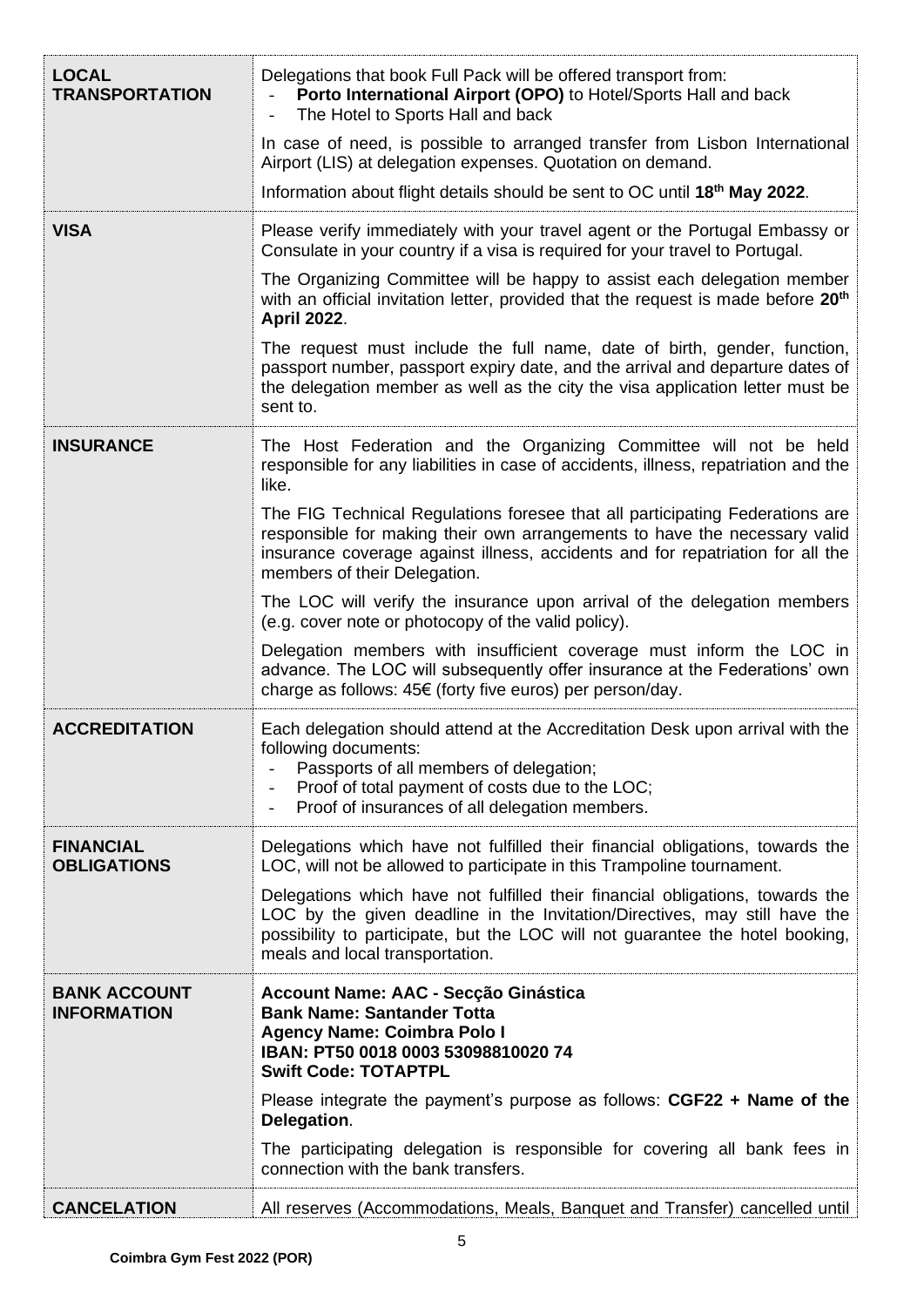| <b>POLICY</b>            | 20 <sup>th</sup> April 2022 at the very latest, will be subject to a cancellation fee of 0%.                                                                                                                                                                                                    |                                    |  |
|--------------------------|-------------------------------------------------------------------------------------------------------------------------------------------------------------------------------------------------------------------------------------------------------------------------------------------------|------------------------------------|--|
|                          | All reserves (Accommodations, Meals, Banquet and Transfer) cancelled from<br>21 <sup>st</sup> April until 18 <sup>th</sup> May 2022 at the very latest, will be subject to a<br>cancellation fee of 50% to be paid by the delegation concerned.                                                 |                                    |  |
|                          | All reserves (Accommodations, Meals, Banquet and Transfer) cancelled from<br>19th May 2022 until the arrival of the delegations on site or "no show" will be<br>subject to a cancellation fee of 100% to be paid by the delegation concerned.                                                   |                                    |  |
| <b>AWARDS</b>            | The top three athletes in each discipline will be awarded with medals. In<br>addition, there will be a participation certificate to all gymnasts.                                                                                                                                               |                                    |  |
| <b>MEDIA</b>             | All media representatives (journalists, photographers, TV) must request an<br>accreditation from the LOC Media Officer as soon as possible to have access<br>to the media centre on the competition venue.<br>e-mail: trampoline@coimbragymfest.org                                             |                                    |  |
| <b>SOCIAL MEDIA</b>      | Site: http://coimbragymfest.org/en/home/                                                                                                                                                                                                                                                        |                                    |  |
|                          | facebook: https://www.facebook.com/coimbragymfest16                                                                                                                                                                                                                                             |                                    |  |
|                          |                                                                                                                                                                                                                                                                                                 |                                    |  |
|                          | Instagram: https://www.instagram.com/coimbragymfest/                                                                                                                                                                                                                                            |                                    |  |
| <b>MEDICAL</b>           | The LOC will provide first aid medical services. A team of physiotherapists<br>will be present during the completion.                                                                                                                                                                           |                                    |  |
| <b>OFFICIAL HOSPITAL</b> | Hospitais da Universidade de Coimbra<br>Praçeta Prof. Mota Pinto<br>3000-075 Coimbra, Portugal<br>Tel: (+351) 239 400 400                                                                                                                                                                       |                                    |  |
| COVID-19                 | Besides the medical guidelines for the particular event, FIG also requires all<br>the participants to follow the standard precautions.                                                                                                                                                          |                                    |  |
|                          |                                                                                                                                                                                                                                                                                                 |                                    |  |
|                          | The FIG requires all participants, judges and officials to take standard<br>precautionary measures, such as frequent hand-washing, wearing masks or<br>face coverings at all times and keeping a physical distance of at least 1.5<br>meters whenever possible.                                 |                                    |  |
|                          | The only situation in which the safety distance does not have to be respected<br>is when a coach provides assistance (catch, lead, spotting) during an<br>athlete's performance. This phase must be kept as short as possible and the<br>assisting person is obliged to wear a mask throughout. |                                    |  |
|                          | Gymnasts do not need to wear a mask or face covering while they are<br>performing at the training venue or on the FOP and keeping a physical<br>distance of at least 1.5 meters whenever possible.                                                                                              |                                    |  |
|                          | All Federations are invited to take information about special requirements and<br>restrictions to enter in Portugal for their respective countries. In due time the<br>LOC will provide all participating delegations a detailed Covid-19 guidelines.                                           |                                    |  |
| <b>MARKETING</b>         | The FIG advertising and publicity norms will be respected.                                                                                                                                                                                                                                      |                                    |  |
|                          | Provisional registration                                                                                                                                                                                                                                                                        | 23rd February, 2022                |  |
| <b>DEADLINES</b>         | Definitive registration                                                                                                                                                                                                                                                                         | 20 <sup>th</sup> April, 2022       |  |
|                          | Nominative registration                                                                                                                                                                                                                                                                         | 18 <sup>th</sup> May, 2022         |  |
|                          | Accommodation form                                                                                                                                                                                                                                                                              | 20th April, 2022                   |  |
|                          | Travel schedule form                                                                                                                                                                                                                                                                            | 18th May, 2022                     |  |
|                          | Visa request form                                                                                                                                                                                                                                                                               | 20th April, 2022                   |  |
|                          | Meals form<br>Payment of the entry fee                                                                                                                                                                                                                                                          | 18th May, 2022<br>20th April, 2022 |  |